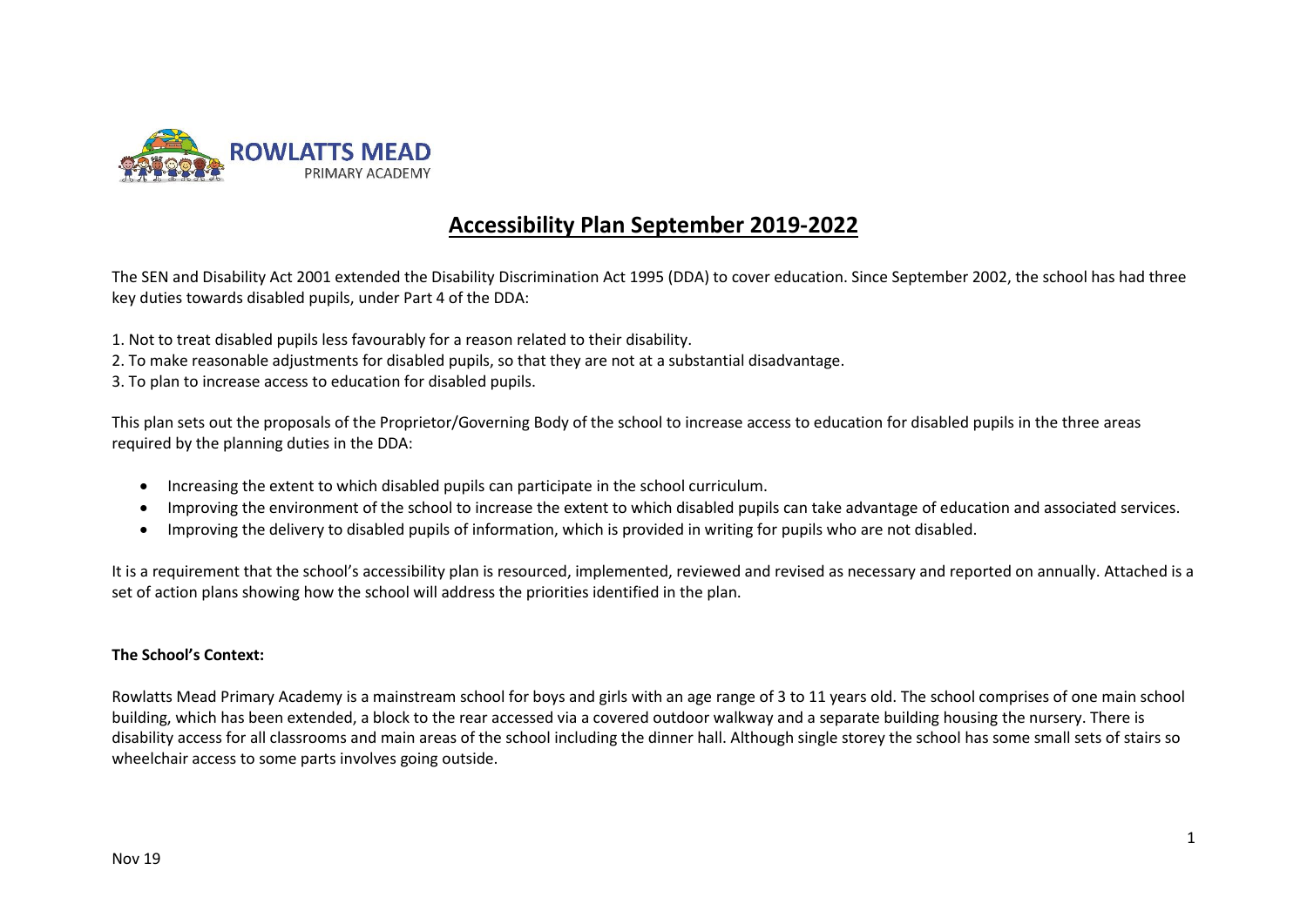#### **The School's Aims:**

- To be at the heart of our locality by working in partnership with families and the wider community.
- To be a learning community which fosters creativity, independence and a passion for learning.
- To enable our children to develop the essential skills for a happy and fulfilled life.
- To deliver quality teaching, with high expectations for all, that enables children to succeed and achieve their potential.
- To provide a nurturing and stimulating environment that supports and celebrates learning.
- For all members of the school community to model positive, respectful relationships.

## **We are working within a national framework for educational inclusion provided by:**

- $\checkmark$  Inclusive School (DfES 0774/2001).
- $\checkmark$  SEN and Disability Act 2001.
- $\checkmark$  The SEN Revised Code of Practice 2014.
- $\checkmark$  The Disability Discrimination Act (amended for school 2001).
- $\checkmark$  Code of Practice for Schools (Disability Rights Commission).
- OFSTED.

### **Our Aims are to provide:**

- 1. Full access to the curriculum
- 2. Full access to the physical environment
- 3. Full access to information

# **Current good practice:**

We aim to ask about any disability or health condition in early communications with new parents and carers as part of our school admission procedure. All entrances to the school are either flat or ramped and have wide doors. There is a wide, automatic door into the main entrance and the lobby is fully accessible for wheelchair users. There are disabled toilet facilities available fitted with a handrail and a pull emergency cord. The school has internal emergency signage and escape routes are clearly marked. Stairs have contrasting edges to aid the visually impaired. We support pupils with both physical disabilities and learning needs to access areas of the curriculum they find difficult through ICT, specialised staff and good practice. We consult with experts when new situations regarding pupils with disabilities are experienced.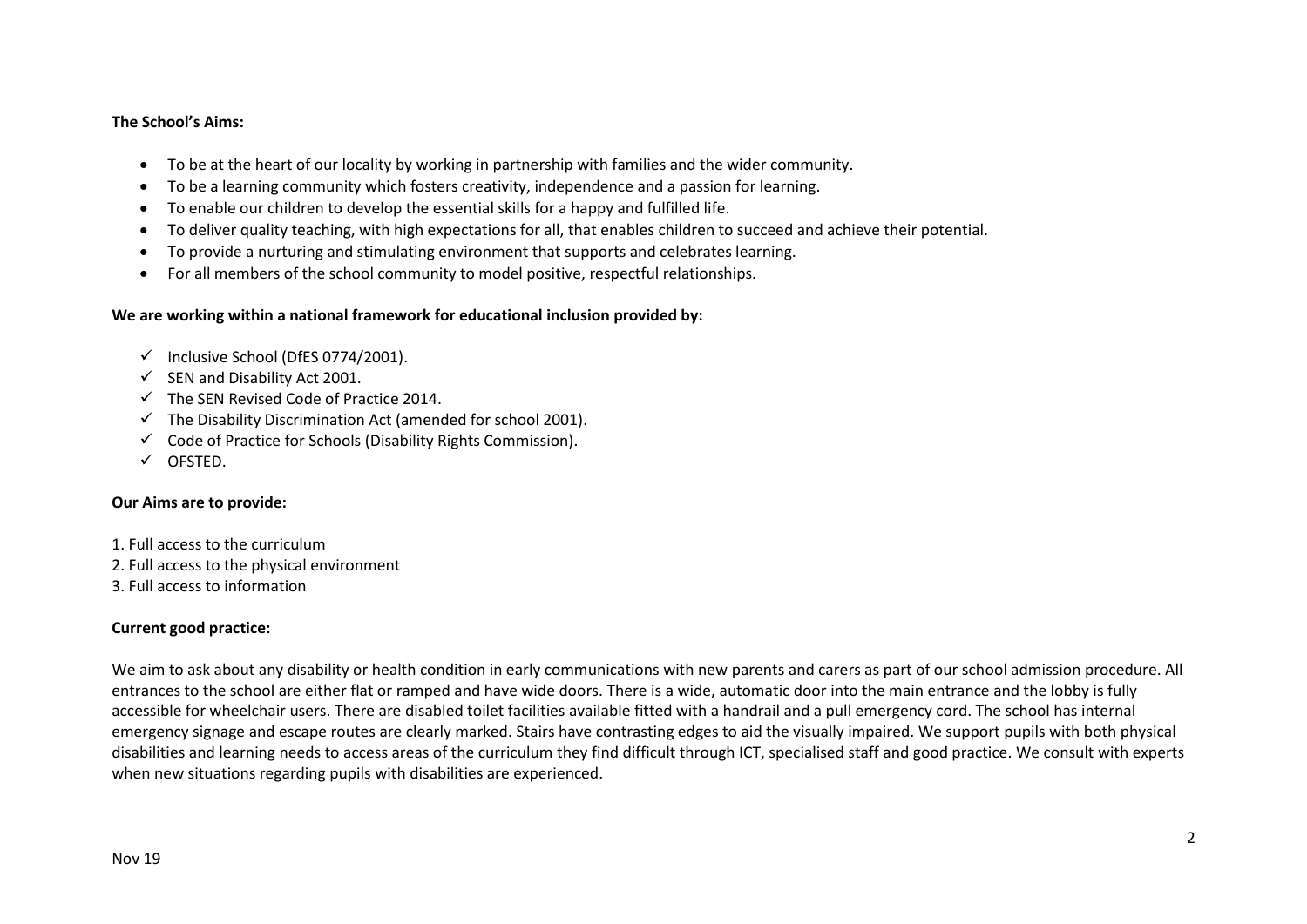| Improving participation in the curriculum                                                                               |                                                                                                                                                                                                                                                                                                                                                                |                    |                                                                  |                          |                                                                                                        |
|-------------------------------------------------------------------------------------------------------------------------|----------------------------------------------------------------------------------------------------------------------------------------------------------------------------------------------------------------------------------------------------------------------------------------------------------------------------------------------------------------|--------------------|------------------------------------------------------------------|--------------------------|--------------------------------------------------------------------------------------------------------|
| <b>Accessibility Outcome</b>                                                                                            | <b>Action to ensure Outcome</b>                                                                                                                                                                                                                                                                                                                                | Who<br>responsible | <b>Resources</b>                                                 | <b>Time Frame</b>        | <b>Notes</b>                                                                                           |
| Ensure that teachers and<br>teaching assistants have the<br>necessary training to teach<br>and support disabled pupils. | Epipen, Diabetes, Respiratory and Epilepsy training<br>for specific needs.<br>Intimate care policy and trained staff.<br>Training from SALT, social communication team,<br>behaviour and learning support team, sensory<br>support team.<br>Access to courses, CPD.<br>Outreach support from TMET<br>Online resources for CPD shared with staff<br>Team teach. | SENCo / SLT        | Training time.<br>Staff time.                                    | As required.             | Further training may be<br>required as pupils needs<br>change. Maintain a<br>record of staff training. |
| Effective communication and<br>engagement with patents /<br>carers.                                                     | Regular meetings with parents/carers.<br>Regular consultations.<br>Regular POP meetings with SENCo.<br>Stay and Learn sessions.                                                                                                                                                                                                                                | <b>SLT</b>         | Time allocated.                                                  | In place and<br>ongoing. | Parents/carers fully<br>informed about progress<br>and engage with their<br>child's learning.          |
| Effective use of resources to<br>increase access to the<br>curriculum for all pupils.                                   | Strategic deployment of support staff / 1:1 support.<br>Use of ICT through apps such as Clicker.<br>Use of specific areas to overcome issues (the pit).                                                                                                                                                                                                        | SENCo / SLT        | Specific apps to<br>support learning<br>on iPads and<br>laptops. | In place and<br>ongoing. | Positive impact on pupil<br>progress.<br>Barriers to learning are<br>removed.                          |
| Adaptations to the<br>curriculum to meet the<br>needs of individual leaners.                                            | Timetable adaptations.<br>Speech and language therapy programmes.<br>Specific training in word processing skills through.<br>NESSY touch typing.<br>Access arrangements for assessment/National tests.<br>1:1 Support and access to "calm areas".                                                                                                              | <b>SENCo</b>       | <b>Regular SALT</b><br>visits.<br>IT support as<br>required.     | In place and<br>ongoing. | Needs of all learners met<br>enabling positive<br>outcomes.                                            |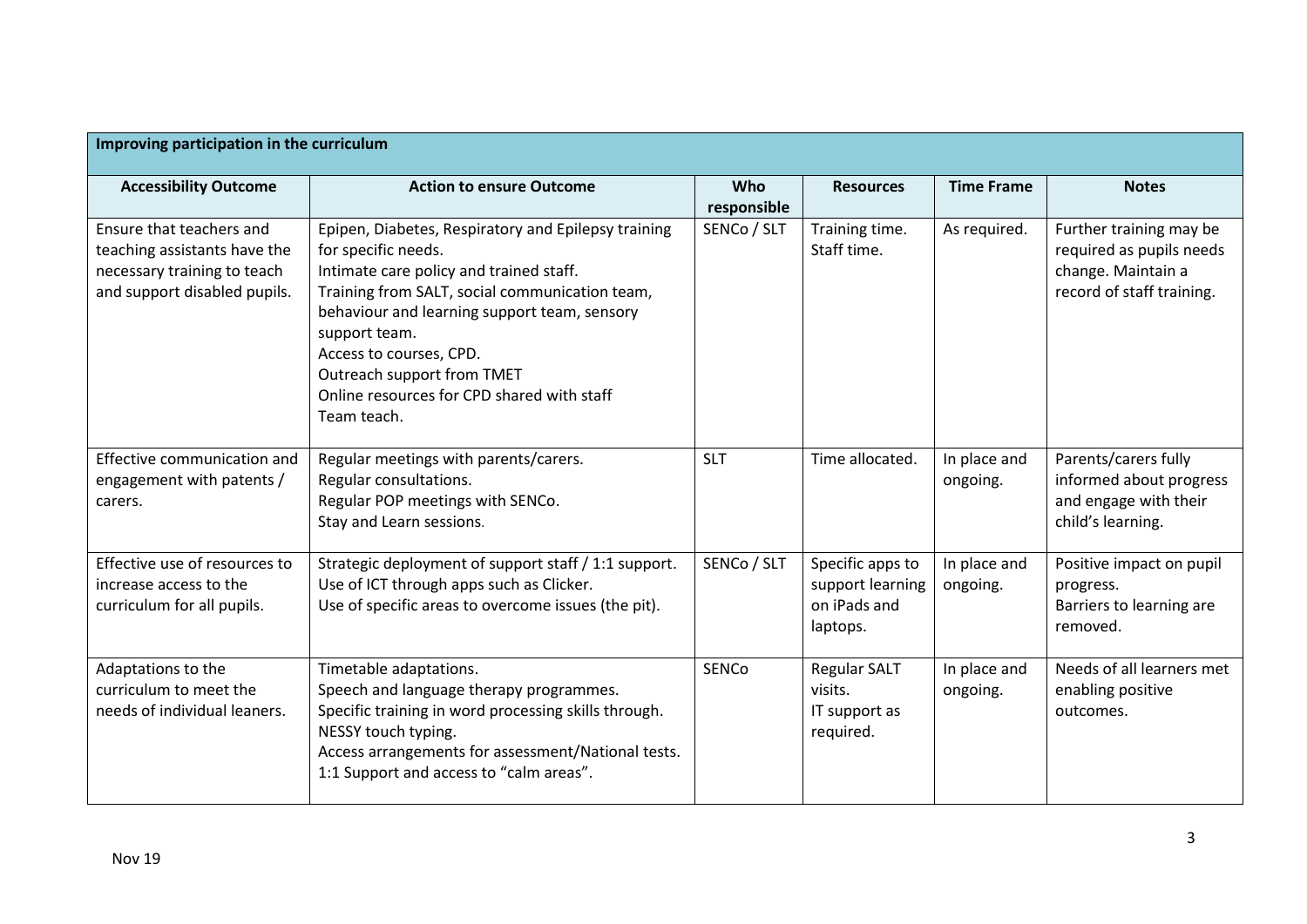| Appropriate use of<br>specialised equipment to<br>benefit individual pupils and<br>staff | iPads and laptops available to support children with<br>difficulty recording.<br>Sloping boards for pupils with fatigue problems or<br>physical disability.<br>Coloured overlays for pupils with visual difficulty<br>(Reading Rulers).<br>Specially shaped pencils and pens for pupils with grip<br>difficulty.<br>Use of wedge/wobble cushions.<br>Use of chew / fiddle toys.<br>Oxygen tanks risk assessed and stored appropriately. | SENCo                        | Specialist<br>equipment as<br>listed. | In place and<br>ongoing.<br>Equipment<br>ordered<br>when<br>required.                | Increased access to the<br>Curriculum.<br>Needs of all learners met.                                   |
|------------------------------------------------------------------------------------------|-----------------------------------------------------------------------------------------------------------------------------------------------------------------------------------------------------------------------------------------------------------------------------------------------------------------------------------------------------------------------------------------------------------------------------------------|------------------------------|---------------------------------------|--------------------------------------------------------------------------------------|--------------------------------------------------------------------------------------------------------|
| Improve educational<br>experiences for visually<br>impaired pupils.                      | Consult sensory support team.<br>Use of magnifiers/adapted keyboard/enlarged<br>reading materials as required based on identified<br>needs.                                                                                                                                                                                                                                                                                             | <b>SENCo</b>                 | Specialist<br>equipment as<br>listed. | In place<br>when<br>required -<br>regular visits<br>from sensory<br>support<br>team. | Teaching aids, and<br>resources more easily<br>seen and learning<br>experiences of pupils<br>enhanced. |
| Improve educational<br>experiences for hearing<br>impaired pupils.                       | Consider use of radio / hearing aids if required.<br>Consider hearing loop/soundfield systems if<br>recommended.<br>Consult Hearing Impairment team.                                                                                                                                                                                                                                                                                    | <b>SENCo</b>                 | Installation of<br>equipment.         | As required.                                                                         | Staff to be trained in the<br>use of equipment if<br>necessary.                                        |
| Improve educational<br>experiences for EAL pupils.                                       | Use of staff to translate.<br>Use off apps such as Google translate.<br>Use of translated resources.                                                                                                                                                                                                                                                                                                                                    | SENCo/<br>Teaching<br>staff. | Time allocated.                       | In place and<br>ongoing.                                                             | Increased access to the<br>Curriculum.<br>Needs of all learners met.                                   |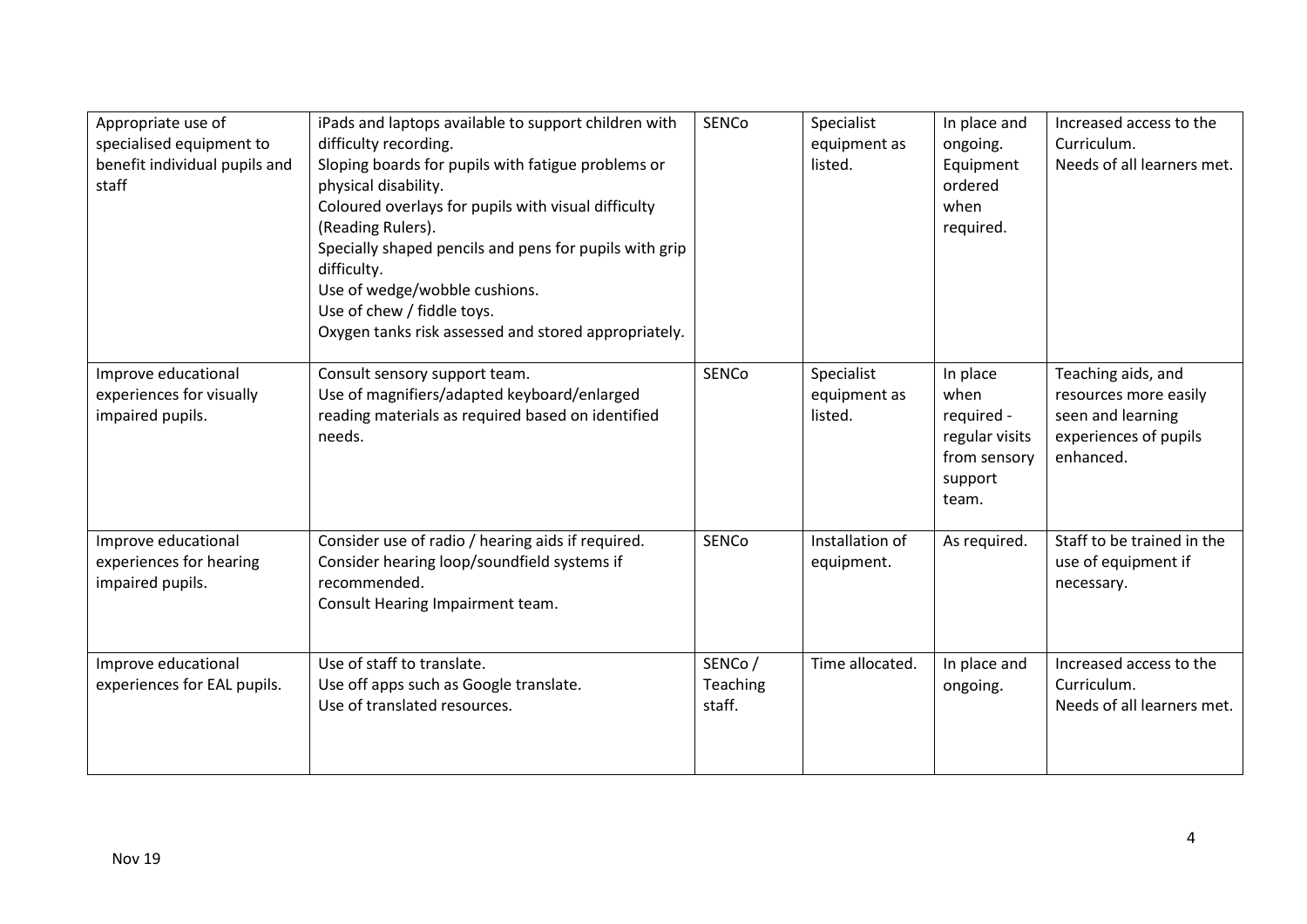| Access to the physical environment                            |                                                                                                                                                                                                            |                                              |                                          |                                          |                                                                            |  |
|---------------------------------------------------------------|------------------------------------------------------------------------------------------------------------------------------------------------------------------------------------------------------------|----------------------------------------------|------------------------------------------|------------------------------------------|----------------------------------------------------------------------------|--|
| <b>Accessibility Outcome</b>                                  | <b>Action to ensure Outcome</b>                                                                                                                                                                            | Who<br>responsible                           | <b>Resources</b>                         | <b>Time Frame</b>                        | <b>Notes</b>                                                               |  |
| Provision of wheelchair<br>accessible toilets.                | Maintain wheelchair accessible toilets.                                                                                                                                                                    | Site Manager                                 | Maintenance<br>costs.                    | In place and<br>ongoing                  | Physical accessibility of<br>school increased.                             |  |
| Access into school and<br>reception to be fully<br>compliant. | Designated disabled parking.<br>Wide doors and corridors.<br>Stair lift to be considered if required.<br>Strategic deployment of staff.                                                                    | Site Manager                                 | Building /<br>maintenance<br>costs.      | In place.<br>Adaptations<br>as required. | Due to stairs some access<br>is via the outside of the<br>building.        |  |
| Improvements to help the<br>visually impaired.                | External steps highlighted in yellow/non-slip paint.<br>Monitor and re paint when necessary.<br>Internal steps highlighted in contrasting colour.                                                          | Site Manager                                 | Material costs<br>and time<br>allocated. | In place and<br>ongoing.                 | Hazards highlighted to<br>increase safety for<br>visually impaired people. |  |
| Improvements to help the<br>hearing impaired                  | Use of radio mic / hearing aids when necessary.<br>Visual alarm linked to fire alarms.                                                                                                                     | <b>Business</b><br>Manager /<br>Site Manager | Cost of<br>equipment/<br>installation.   | Future plan.                             | Learning experiences of<br>pupils with hearing<br>difficulties enhanced.   |  |
| Improve signage to indicate<br>access routes around school.   | Install signs indicate disabled parking bay and<br>wheelchair friendly routes around school.                                                                                                               | <b>Site Manager</b>                          | Cost of signs.                           | Future plan.                             | Disabled people aware of<br>wheelchair access and<br>parking.              |  |
| Maintain safe access around<br>exterior of school.            | Ensure that pathways are kept clear of vegetation /<br>obstructions.                                                                                                                                       | Site Manager                                 | Cost included in<br>maintenance.         | In place and<br>ongoing.                 | People with disabilities<br>can move around the<br>site.                   |  |
| Maintain safe access around<br>the interior of the school     | Seek and act on advice from sensory support advisor<br>on individual pupil requirements.<br>Ensure large, clear font used in documentation.<br>Maintain access to oxygen tanks and keep walkways<br>clear. | Site Manager                                 | Material costs<br>and time<br>allocated. | In place and<br>ongoing.                 | People with disabilities<br>can move around the<br>site.                   |  |

 $\overline{\phantom{a}}$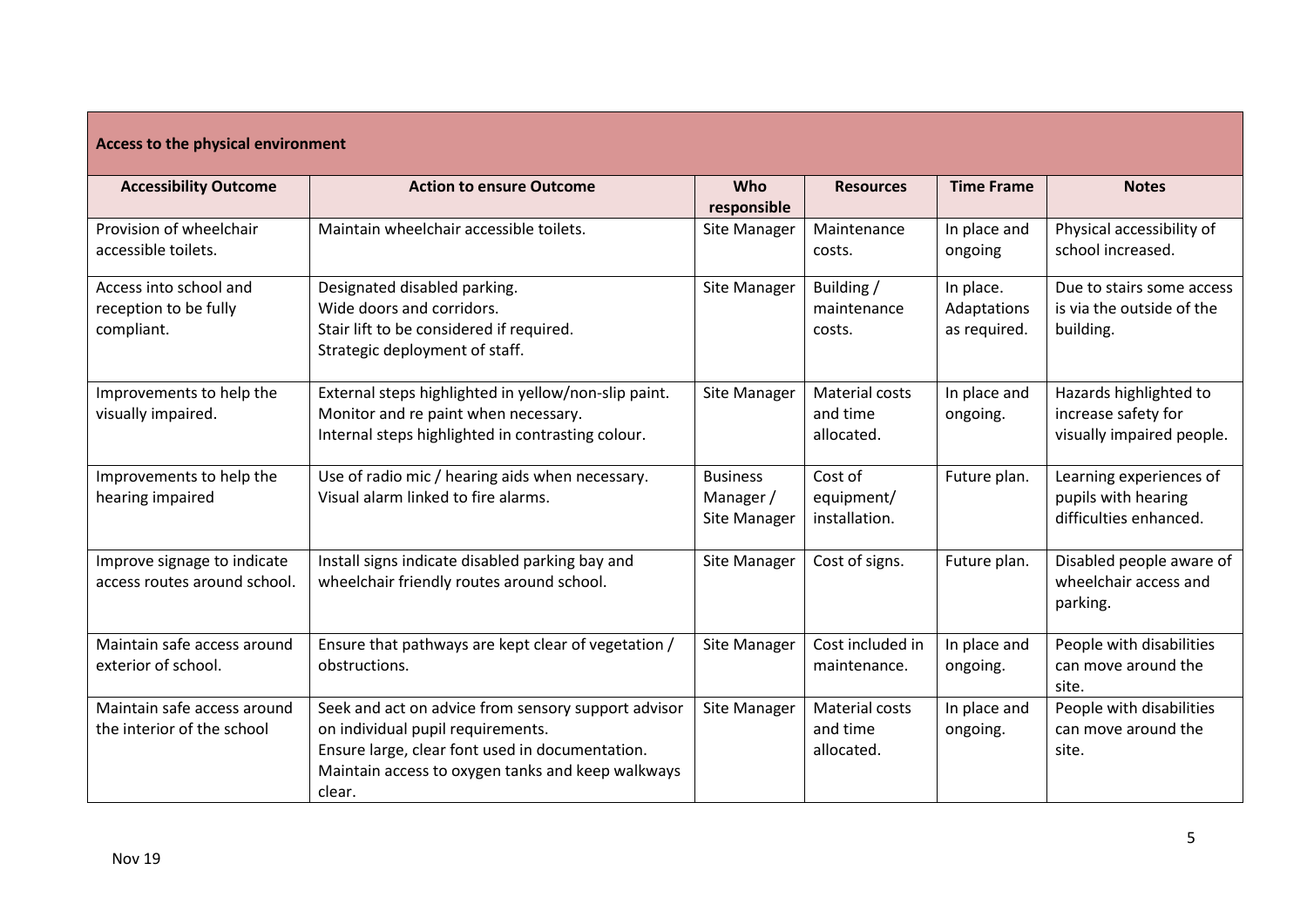| Improve the Delivery of Written Information                              |                                                                                                                                                                                                                     |                                    |                                                                     |                          |                                                                                                                             |  |
|--------------------------------------------------------------------------|---------------------------------------------------------------------------------------------------------------------------------------------------------------------------------------------------------------------|------------------------------------|---------------------------------------------------------------------|--------------------------|-----------------------------------------------------------------------------------------------------------------------------|--|
| <b>Accessibility Outcome</b>                                             | <b>Action to ensure Outcome</b>                                                                                                                                                                                     | <b>Who</b><br>responsible          | <b>Resources</b>                                                    | <b>Time Frame</b>        | <b>Notes</b>                                                                                                                |  |
| Availability of written<br>material in alternative<br>formats            | Improve availability of information for parents -<br>display appropriate leaflets for parents to collect.<br>Provided translated documents where appropriate.<br>Use off apps such as Weduc to get information out. | SENCo,<br>Office, SLT              | Cost of<br>translation /<br>adaptation.                             | In place and<br>ongoing. | Information to disabled<br>pupils/parents as<br>appropriate.<br>Written information<br>available in alternative<br>formats. |  |
| Ensure documents are<br>accessible for pupils with<br>visual impairment. | Seek and act on advice from sensory support advisor<br>on individual pupil requirements.<br>Ensure large, clear font used in documentation.                                                                         | SENCo,<br><b>Teaching</b><br>staff | Purchase costs<br>of magnifier or<br>other specialist<br>equipment. | In place and<br>ongoing. | Pupils able to access<br>school documentation.                                                                              |  |
| Ensure documents are<br>accessible for pupils<br>Language barriers.      | Use of translators and translated documents.                                                                                                                                                                        | SENCo,<br><b>Teaching</b><br>staff | Cost of<br>translation /<br>adaptation.                             | In place and<br>ongoing. | Pupils able to access<br>school documentation.                                                                              |  |

# **Improve the Delivery of Written Information**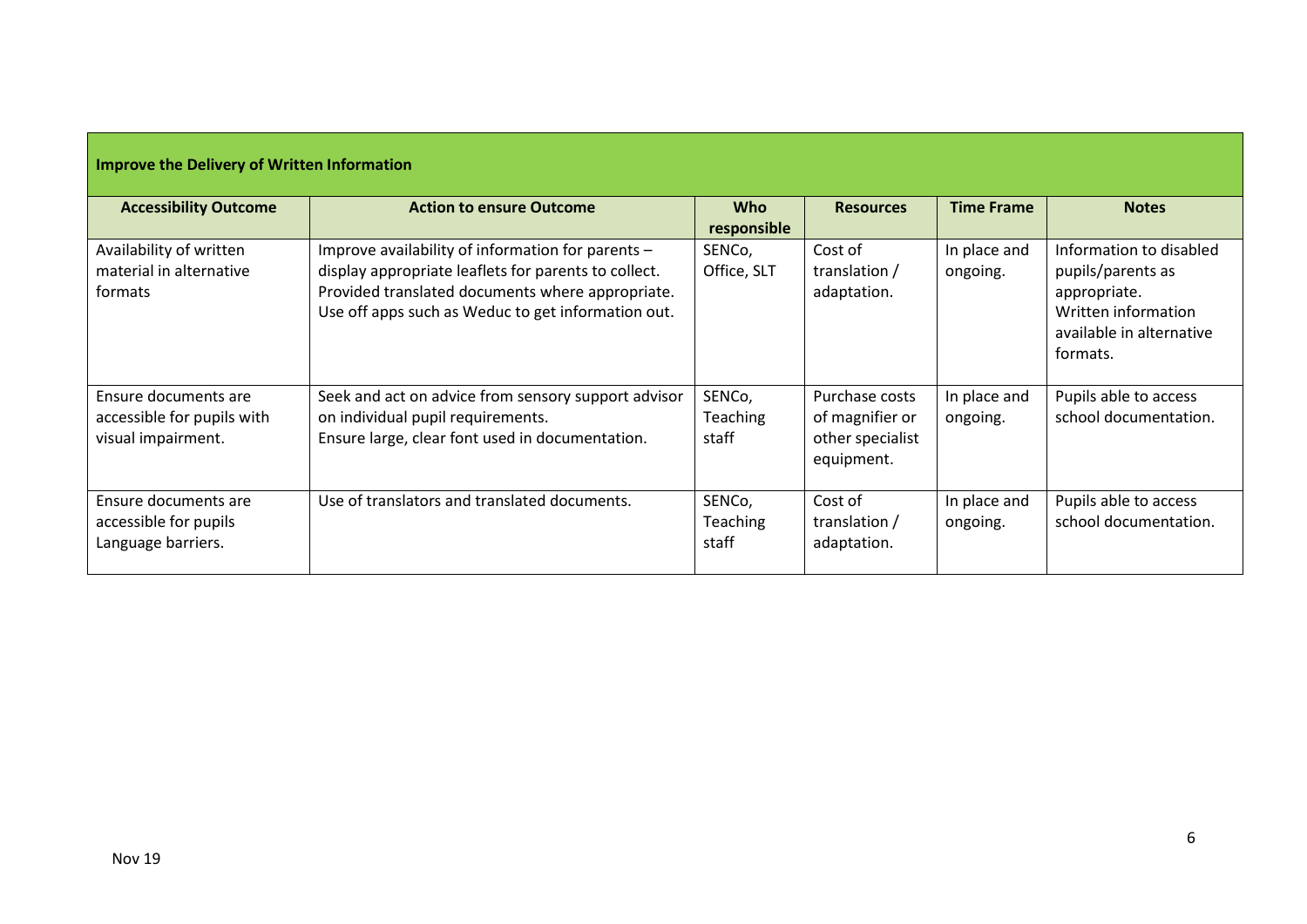| Access to extra-curricular activities |                                                      |                 |                  |                   |                             |  |
|---------------------------------------|------------------------------------------------------|-----------------|------------------|-------------------|-----------------------------|--|
| <b>Accessibility Outcome</b>          | <b>Action to ensure Outcome</b>                      | <b>Who</b>      | <b>Resources</b> | <b>Time Frame</b> | <b>Notes</b>                |  |
|                                       |                                                      | responsible     |                  |                   |                             |  |
| School visits are made                | 1:1 support staff used as required.                  | <b>EVC</b>      | Time allocated,  | In place and      | All pupils have access to   |  |
| accessible to all pupils.             | Appropriate and compliant facilities booked.         |                 | specialist       | ongoing.          | trips and visits.           |  |
|                                       | Accessible transport used as required.               |                 | transport.       |                   |                             |  |
|                                       | Translators used as required.                        |                 |                  |                   |                             |  |
|                                       | Use of specialist equipment such as reigns.          |                 |                  |                   |                             |  |
|                                       |                                                      |                 |                  |                   |                             |  |
| After school clubs / activities       | 1:1 support staff used as required.                  | <b>Teaching</b> | Time allocated.  | In place and      | All pupils have access to   |  |
| are accessible to all pupils.         | Staff trained in inclusion and actively encourage    | staff           | additional       | ongoing.          | and actively participate in |  |
|                                       | participation from all pupils.                       |                 | equipment /      |                   | after school activities.    |  |
|                                       | Equipment / special arrangements made as required    |                 | resources.       |                   |                             |  |
|                                       |                                                      |                 |                  |                   |                             |  |
| Access to health visitor /            | Room and equipment provided for drop in sessions     | Site manager    | Time allocated,  | In place and      | All pupils, parents and     |  |
| school nurse for advice and           | for families, parents and carers.                    |                 | maintenance      | ongoing.          | carers have access to       |  |
| guidance.                             | Advice and strategies available for continuing       |                 | costs.           |                   | health and social care      |  |
|                                       | participation and access to learning for all pupils. |                 |                  |                   | advice.                     |  |
|                                       |                                                      |                 |                  |                   |                             |  |

 $\overline{\phantom{a}}$